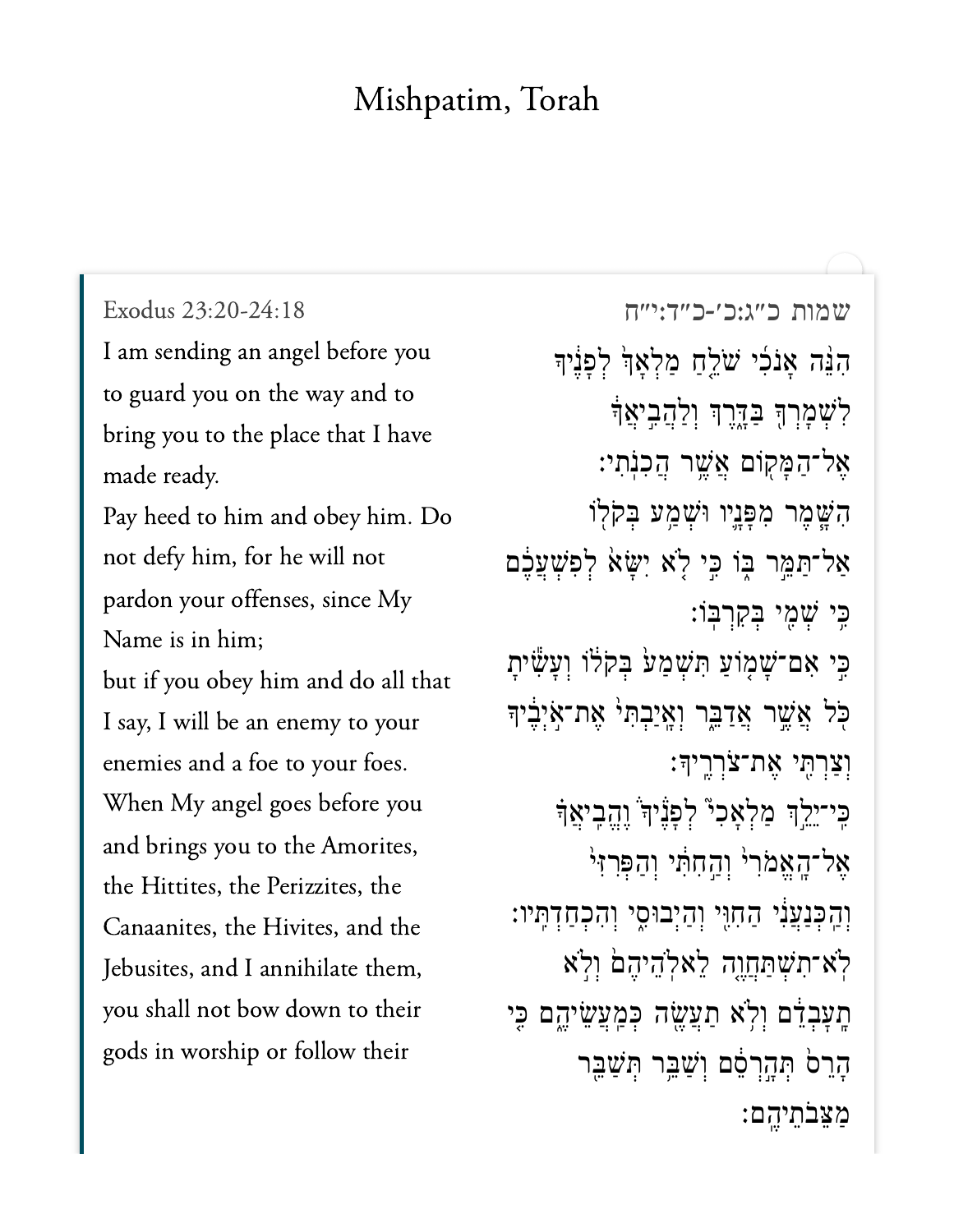practices, but shall tear them down and smash their pillars to bits. You shall serve the LORD your God, and He will bless your bread and your water. And I will remove sickness from your midst. No woman in your land shall miscarry or be barren. I will let you enjoy the full count of your days. I will send forth My terror before you, and I will throw into panic all the people among whom you come, and I will make all your enemies turn tail before you. I will send a plague ahead of you, and it shall drive out before you the Hivites, the Canaanites, and the Hittites.

I will not drive them out before you in a single year, lest the land become desolate and the wild beasts multiply to your hurt. I will drive them out before you little by little, until you have increased and possess the land.

וַעֲבַדְהֵם אֱת יִהֹוֶה אֱלְהֶיכֶם וּבֵרַךְ אֲת־לַחָמְךָ וְאֵת־מֵימֵיךָ וַהֲסְרֹתֵי מַחֲלֵה מִקְרְבֵּךְ: {ס} לְא תִהְיֶה מִשַּׁכֵּלֶה וַעֲקָרֶה בִּאַרְצֵךְ אֵת־מִסְפֵּר יָמֵיךָ אֲמַלֵּא: אֶת־אֱימַתְיֹ אֲשָׁלֵּח לְפָּנֵיךְ וְהַמֹּתְיֹ אֵת־כָּל־הָעָּׁם אֲשֵׁר תָּבְא בָּהֱם וְנַתַתִּי אֵת־כָּל־אֹיְבֵיךְ אֱלֵיךְ עָׂרֵף: וְשָׁלַחְתֵּי אֵת־הַצְּרְעָה לְפָּנֵיךּ וְגֵרִשָּׁה אֵת־הַחְוֶי אֵת־הַכְּנַעֲנֵי וְאֵת־הַחָּתֵי מִלְפָּנֵיךָ: לְא אֲגָרִשֵׁנּוּ מִפָּנֵיךְ בִּשָׁנָה אֵחֶת פֵּן־תִּהְיֶה הָאֲרֶץ שְׁמַמַּׁה וְרַבֵּה עָלֵיךּ חַיַּת הַשָּׂדֵה: מִעֲט מִעֲט אֲגָרִשֵׁנּוּ מִפְּגֵיךְ עַד אֲשֶׁר תִּפְרֶה וְנָחַלְתָּ אֵת־הָאֲרֵץ: וְשַׁתֵּי אֵת־גִּבְלְךָּ מִיַּם־סוּף וְעַד־יֶם פְּלִשְׁתִּ֫ים וּמִמְדְבֶר עַד־הַנְּהֶר כִּי | אֵתֵן בְּיֵדְבֶם אֱת יֹשָׁבֵי הָאֲרֵץ וְגֵרַשְׁתַּמוֹ מִפָּנֵיךָ: לְא־תִכְרֹת לַהֱם וְלֵאלְהֶיהֱם בְּרֵית: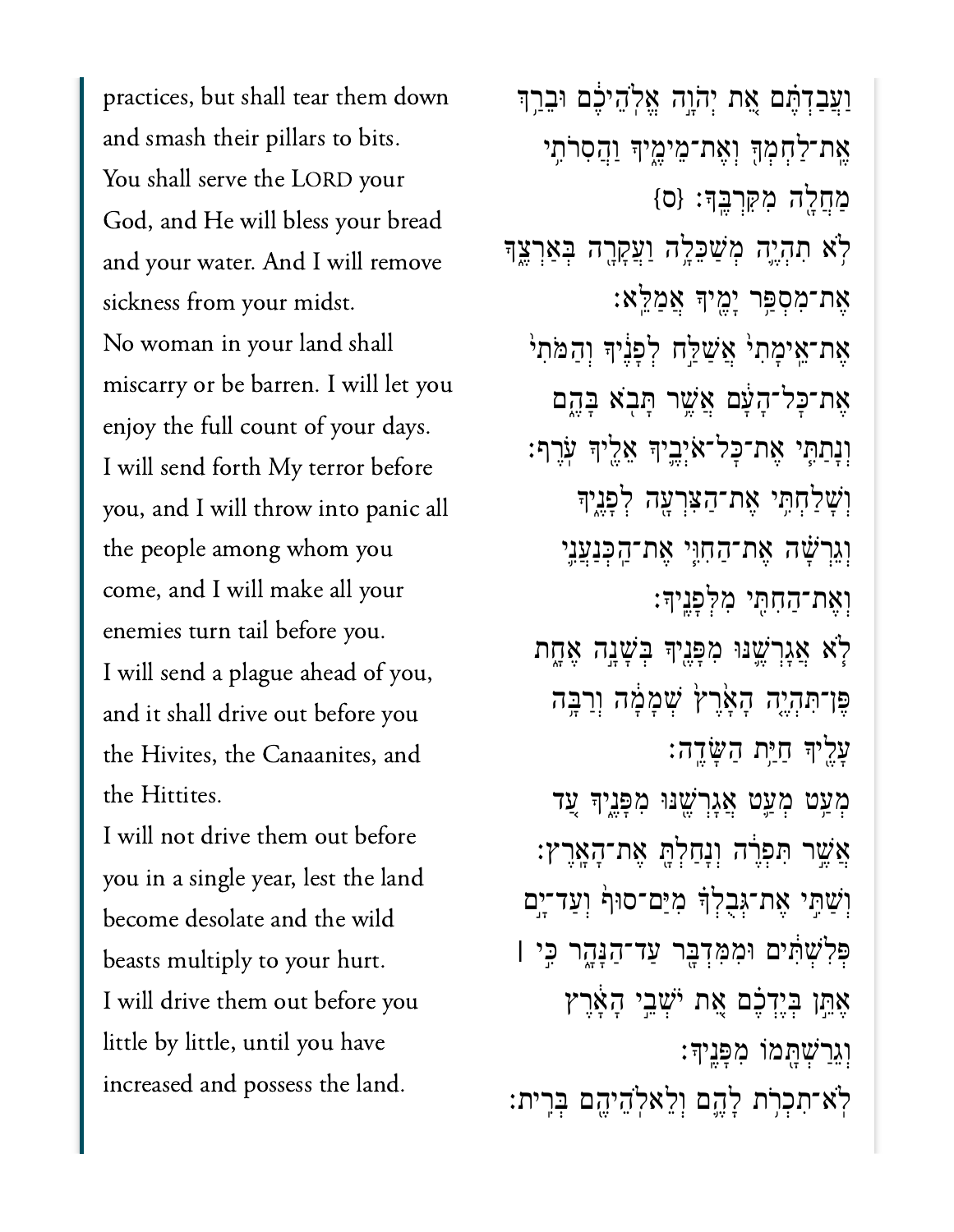I will set your borders from the Sea of Reeds to the Sea of Philistia, and from the wilderness to the Euphrates; for I will deliver the inhabitants of the land into your hands, and you will drive them out before you.

You shall make no covenant with them and their gods.

They shall not remain in your land, lest they cause you to sin against Me; for you will serve their gods—and it will prove a snare to  $\mathcal{L}$  to  $\mathcal{L}$  to  $\mathcal{L}$ 

Then He said to Moses, "Come up to the LORD, with Aaron, Nadab  $141 \cdot 1$  is a from a from a fixed bow low from a fixed bow low from a fixed bow low from a fixed bow low from a fixed bow low from a fixed bow low from a fixed bow low from a fixed bow low from a fixed bow low from a fix Israel, and bow low from afar. Moses alone shall come near the LORD; but the others shall not come near, nor shall the people come up with him."

Moses went and repeated to the people all the commands of the LORD and all the rules; and all the people answered with one voice,

לִא יֵּשְׁבוּ בְּאַרְצְדְ פֵּן־יַחֲטֶיאוּ אֹתְךָ ְלֵי כִּי תַעֲבֹד אֵת־אֱלְהֵיהֵ֫ם כֵּי־יִהְיֵה  $\{e\}$  : לְמֹוֹקֵשׁ  $\{e\}$ וְאֱל־מֹשֶׁה אָמַ֫ר עֲלֵה אֱל־יִהוָ֫ה אַתַּה וְאַהֲרֹן נַדֵּב וַאֲבִיהוּא וִשְׁבְעֵים מְזִקְנֵי יִשְׂרָאֱלֹ ְו ִה ְׁש ַּת ֲח ִו יֶ֖ת ם ֵמ ָר ֹֽח ק׃ וְנְגۡיَש מֹ*יֲ*שֶׁה לְבַדוֹ אֱל־יִהוֹוָה וְהֵם ֿלְֹא יִגְּשׁוּ וְהָעָב לְא יַעֲלְוּ עִמְוֹ וַיָּבְא מֹּשֶׁה וַיִסְפֵּר לַעַם אֱת כָּל־דִּבְרֵי יְהֹוָּה וְאֵת כָּל־הַמְּשִׁפָּטֵים וַיַּּעַן כָּל־הָעָׁם קָוֹל אֶחָד<sup>י</sup> וַיִּא<sub>ּ</sub>מְרֹוּ ּכָּל־הַדְּבָרֵיִם אֲשֶׁר־דָּבֵּ֣ר יְהֹוֶה ַנ ֲע ֶֽׂש ה׃ וַיִּכְתְּב מֹשֶׁה אֱת כָּל־דִּבְרֵי יְהֹוֶה וַיַּשְׁכֵּם בַּבֹּקֶר וַיֶּבֶן מִזְבֶּחַ תַּחַת ְהַהָר וּשָׁתֵּים עֲשָׂרֵה מַצֵּבָּה לְשָׁנֵים ַּעֲשָׂר שָׁבְטֵי יְשָׂרָאֵל: וַיִּּשְׁלַח אֵת־נַעֲרֵי בְּנֵי יְשָׂרַאֵּל וַיַּעֲלִוּ ֿעֹלִת וַיִּזְבָּחוֹּ זִבְחֶים שְׁלָמֶים לַיהֹוֶה ַפּרִים: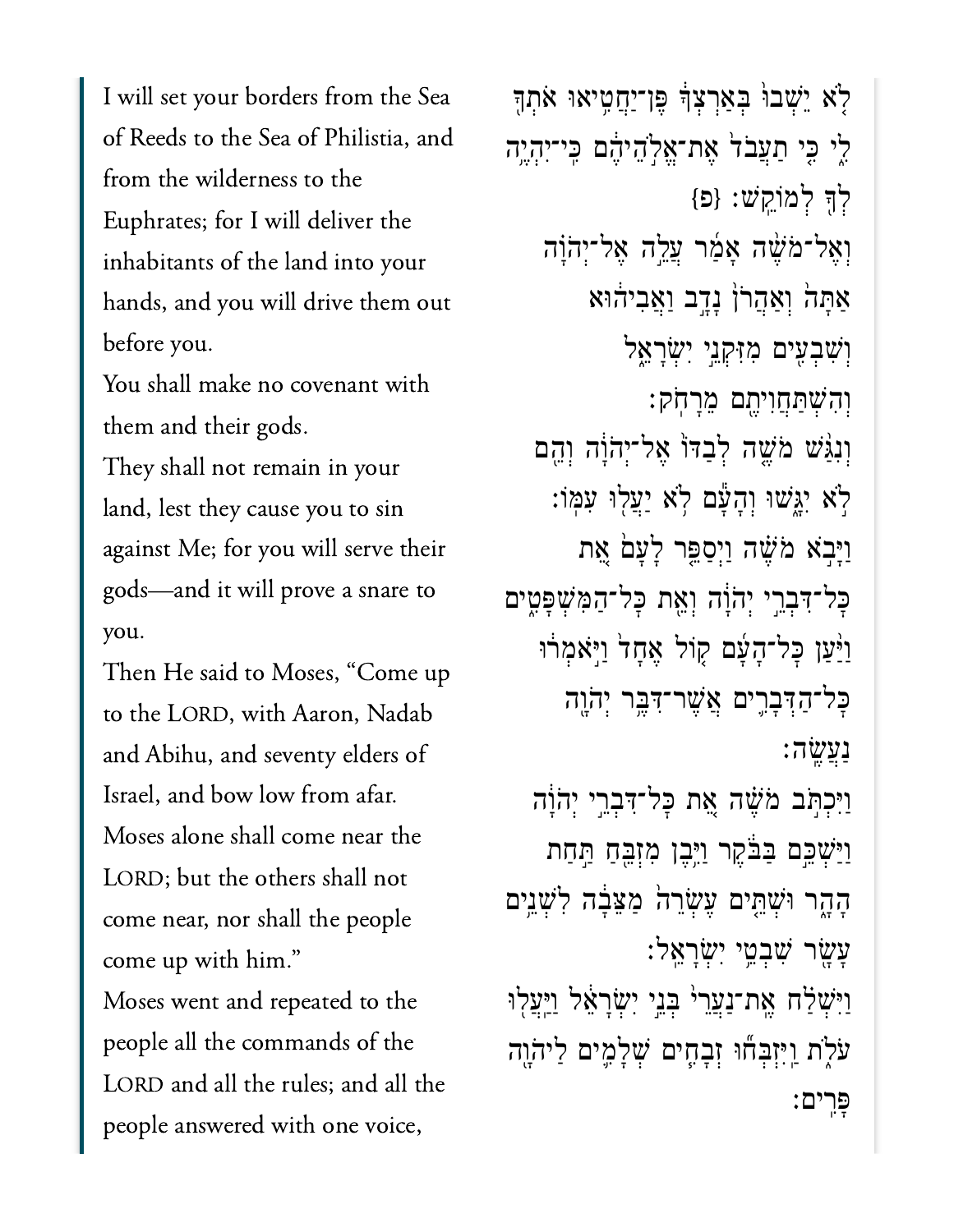saying, "All the things that the LORD has commanded we will  $\frac{1}{\sqrt{2}}$ 

Moses then wrote down all the commands of the LORD. Early in the morning, he set up an altar at the foot of the mountain, with twelve pillars for the twelve tribes  $\frac{1}{\sqrt{1-\frac{1}{\sqrt{1-\frac{1}{\sqrt{1-\frac{1}{\sqrt{1-\frac{1}{\sqrt{1-\frac{1}{\sqrt{1-\frac{1}{\sqrt{1-\frac{1}{\sqrt{1-\frac{1}{\sqrt{1-\frac{1}{\sqrt{1-\frac{1}{\sqrt{1-\frac{1}{\sqrt{1-\frac{1}{\sqrt{1-\frac{1}{\sqrt{1-\frac{1}{\sqrt{1-\frac{1}{\sqrt{1-\frac{1}{\sqrt{1-\frac{1}{\sqrt{1-\frac{1}{\sqrt{1-\frac{1}{\sqrt{1-\frac{1}{\sqrt{1-\frac{1}{\sqrt{1-\frac{1}{\sqrt{1-\frac{1}{\sqrt{1-\frac{1$ 

He designated some young men among the Israelites, and they offered burnt offerings and sacrificed bulls as offerings of wellbeing to the LORD.

Moses took one part of the blood and put it in basins, and the other  $\frac{1}{c}$  $\frac{1}{1}$  the record of the record of the record of the record of the record of the record of the record of the record of the record of the record of the record of the record of the record of the record of the record of t

Then he took the record of the covenant and read it aloud to the people. And they said, "All that the LORD has spoken we will faithfully  $\frac{1}{1}$ 

Moses took the blood and dashed it on the people and said, "This is the blood of the covenant that the

וַיִּקַח מֹשֵׁה חֲצִי הַדָּם וַיֵּשֵׂם ּבְּאַגָּנִת וַחֲצֵי הַדָּם זַרֵק ַע ל־ַה ִּמ ְז ֵּֽב ַח ׃ וַיִּקַחׂ סֵפֶר הַבְּרִית וַיִּקְרֶא בְּאָזְנֵי הַעֲם וַיִּאמְרוּ כֹּל אֲשֶׁר־דָּבֵּ֣ר יְהֹוֶה ַנ ֲע ֶׂ֥ש ה ְו ִנְׁש ָֽמ ע׃ וַיַּקַח מֹשֶׁה אֲת־הַדָּם וַיִּזְרִק  $\,$ עַל־הָעֲם וַיֹּאמֶר הָגֵּה דַם־הַבְּרִית אֲשֶׁר כְּרַת יְהֹוָה עִמַּבִ֫ם עַל ּכַל־הַדְּבַרֵים הַאֱלֶּה: וַיִּעַל מֹשֶׁה וְאַהֲרֶן נְדָב<sup>ׂ</sup> וַאֲבִיהוֹא וִשְׁבִעִּים מִזִּקְנֵי יִשְׂרָאֵל: ַוַיִּרָאׁוּ אֵת אֱלֹהֵי יִשְׂרַאֵל וְתַחַת ַרְגִלָּיו כִּמַעֲשֶׂהֹ לְבְנֵת הַסַּפִּיר ּוּכְעֱצֵם הַשָּׁמֵיִם לַטְהַר: וְאֲל־אֱצִילֵי בְּנֵי יְשְׂרַאֱל לְא שַׁלֵח ַיְדוֹ וְיֵּחֲזוֹּ אֱת־הָאֱלֹהָים ויֹּאכְלִוּ  $\{$ ס} :ויִּ ֿוַי<sup>ְּ</sup>אָמֵר יְהֹוָ֫ה אֱל־מֹשֶׁה עֲלֵה אֲלֵי ְהָהָיָה־שָׁם וְאֶתְּנָה לְדְּ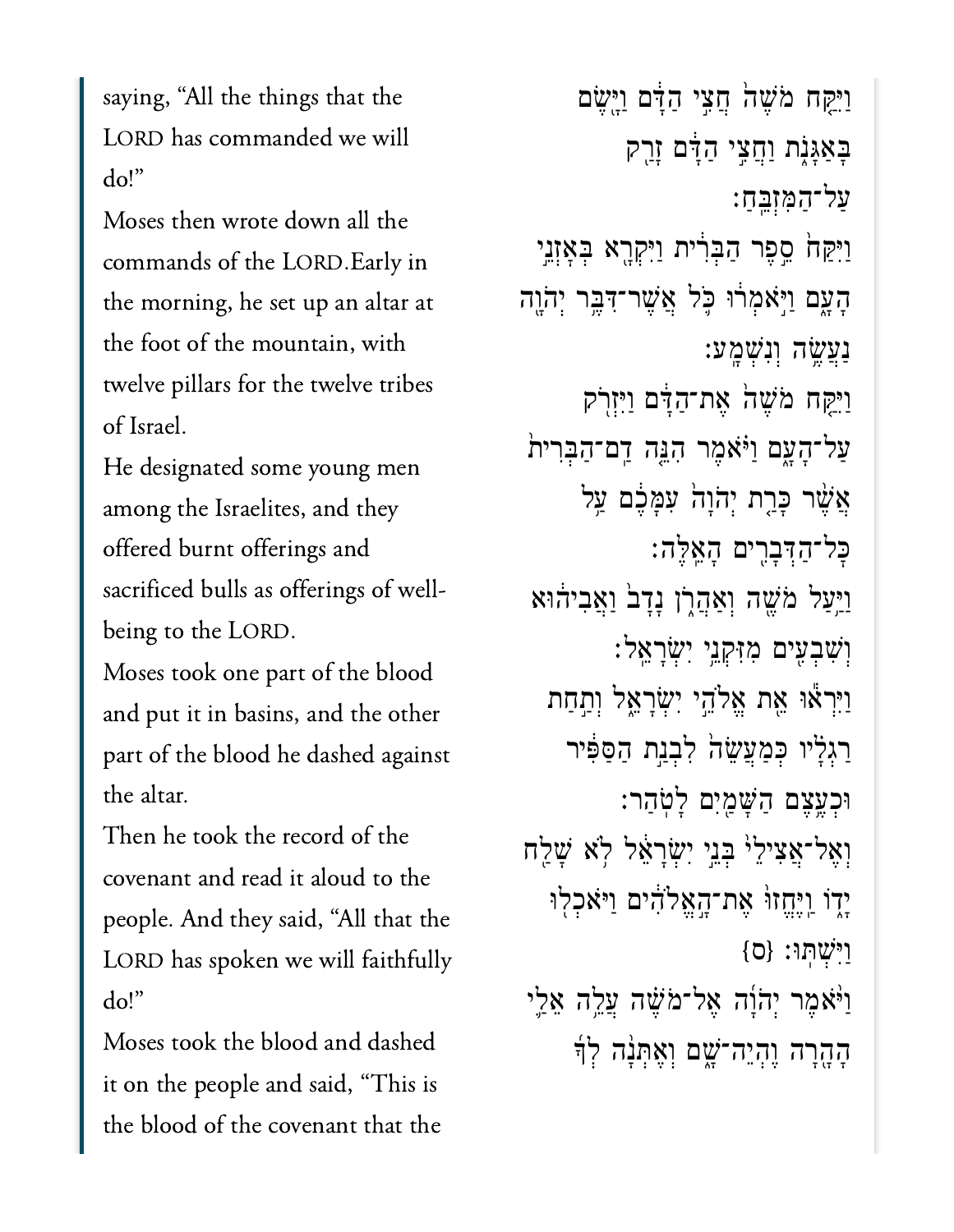LORD now makes with you concerning all these commands." Then Moses and Aaron, Nadab  $1 \text{ } 1 \text{ } 1 \text{ } 1$ Israel ascended; and they saw the God of Israel: under His feet there was the likeness of a pavement of sapphire, like the very sky for purity. Yet He did not raise His hand against the leaders of the Israelites; they beheld God, and they ate and The Lord said to Moses said to Moses said to Moses said to Moses said to Moses said to Moses said to Moses sai<br>The Lord said to Moses said to Moses said to Moses said to Moses said to Moses said to Moses said to Moses sai

The LORD said to Moses, "Come up to Me on the mountain and wait there, and I will give you the stone tablets with the teachings and commandments which I have inscribed to instruct them." So Moses and his attendant Joshua arose, and Moses ascended the mountain of God.  $\tau$  intil interval we return to  $\tau$ here for us until we return to you. You have Aaron and Hur with you;

ְאֶת־לָחָת הָאֵבֵן וְהַתּוֹרָה וְהַמְּצְוָה ָאֲשֶׁר כַּתֲבָתִּי לְהוֹרֹתֵם: ֿוַיְקָם מֹשֶׁה וִיהוֹשֻעַ מִשָּׁרְתָו וַיִּעַל ֹמ ֶׁ֖ש ה ֶא ל־ַ֥ה ר ָה ֱא ֹלִֽה ים׃ וְאֱל־הַזְּקֵנֵים אֲמַר שְׁבוּ־לֵנוּ בַזֶּה עַד אֲשֵׁר־נָשִׁוּּב אֲלֵיכֵם וְהָנֵּה אַהֲרָן וְחוּר<sup>י</sup> עִמְּבֶׁם מִי־בַעֲל דְּבָרִים :י**ַג**ּשׁ אֲלֶהֱם <mark>וַיִּעַל</mark> מֹּשֵׁה אֶל־הָהָר וַיְכִַּס הֶעָּנֶן ּאֵת־הָהֶר: וַיִּּשְׁכָּן כִּבוֹד־יָהֹוַה עַל־הַר סִינַי וַיִּכְסֱהוּ הֵעֲנֵן שֵׁשֵׁת יָמֶים וַיִּקְרֶא אֲל־מֹשֵׁה בַּיּֽוֹם הַשְּׁבִיעֵי מִתְּוֹךָ ֶה ָע ָֽנן׃ וּמַרְאֵה כִּבְוֹד יְהֹוָה כְּאֵשׁ אֹכֵלֵת  $\colon$ בְּרְאֹשׁ הָהֶר לְעֵינֵי בְּנֵי יִשְׂרָאֵל וַיַּבִא מֹשֵׁה בִּתְוֹךְ הֶעָ<u>ּנֶן וַיְּ</u>עַל אֲל־הָהָר וַיִּהִי מֹּשֵׁה בָּהָר אַרְבָּעֵים  $\{e\}$  וְאֲרְבַּעֵים לֵיְלָה: {פ